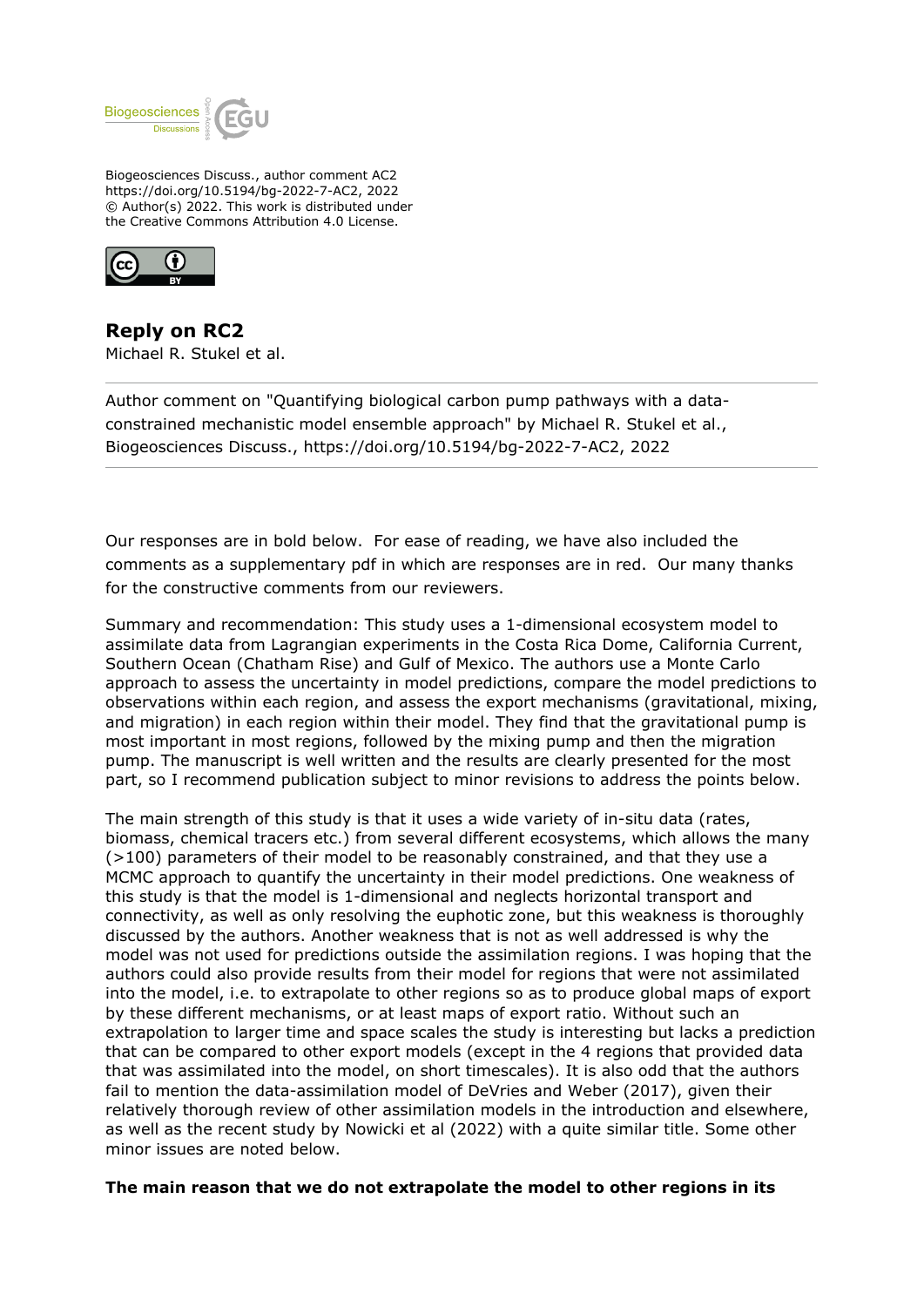**current form is that the simulations that we conducted require incredibly detailed and robust ecosystem analyses spanning physics, biogeochemistry, and ecology in order to prescribe accurate initial conditions, boundary conditions, and forcing. There are very few programs that have sufficiently measured all of these processes simultaneously. We thus believe that the appropriate way to extrapolate these results to other regions is to conduct fully-coupled fourdimensional ensemble simulations based on the parameter sets determined in this study. That will require re-coding the model into a global circulation model (e.g., HYCOM or MITgcm) and conducting hundreds of global simulations. We thus consider it beyond the scope of this manuscript, but hope to address it in a future study.**

**Thank you for reminding us of the DeVries and Weber (2017) study. We had focused on data assimilation with fully mechanistic models, but we agree that the DeVries and Weber (2017) study, which uses satellite remote sensing to force a more simplified model of the biological pump, utilizes an interesting data assimilation approach that is certainly worth discussing in the context of our manuscript. We did not cite the Nowicki et al. (2022) study for the simple reason that it had not been published (and we hence were completely unaware of it) when we submitted this manuscript.**

- Lines 70-95: This discussion is missing the pioneering data assimilation models of Schlitzer (e.g. 2000; 2002) as well as the more recent work by DeVries and Weber (2017) and Nowicki et al. (2022).

#### **We thank you for pointing these out and will include them in the revised manuscript.**

- Lines 136-145: Here two different configurations of the model are mentioned, one that only resolves the euphotic zone and one that resolves deeper layers that the zooplankton can migrate towards. This makes it sound like the model is run in both of these configurations, but then later (line 197) they say that only the euphotic zone configuration was used. So, I recommend to remove discussion of the other configuration to avoid confusion.

# **This manuscript functions, in part, as a description of a new model system. We thus believe it is appropriate to describe both configurations, even though we only actually use one. However, in the revised draft, we will make it more clear that we only used the euphotic zone-only configuration.**

- Figure 3: Some of the variables appear to have a peak probability that is at the limit of their allowable range. Does this represent a flaw in the model, or that the allowable range should be widened in order to better capture the values of these parameters in the model simulations?

**We do not consider this a flaw. Instead, it demonstrates that the data is successfully constraining the possible solutions. For example, consider the** respiration term for small phytoplankton (res<sub>sp</sub> shown in Fig. 3). This term **represents the proportion of small phytoplankton biomass that is lost each day due to basal metabolism. This term is uncertain, because it is not trivial to**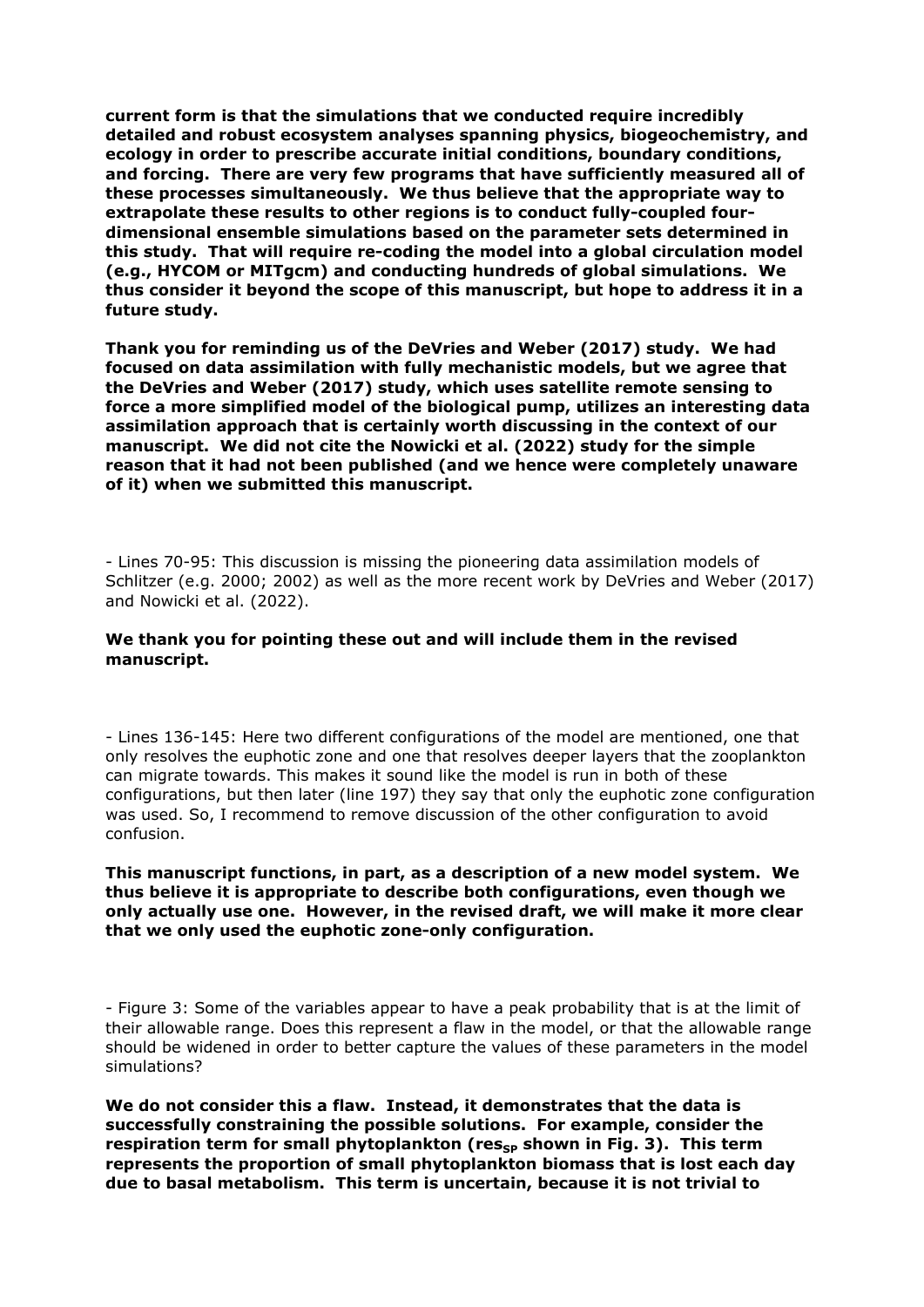**separate out phytoplankton respiration from respiration of other microbes in field measurements. Hence, we assumed a priori that it could be anywhere between 0 and 0.1 d-1 (with an initial guess of 0.002 d-1). Model results showed** that values of res<sub>sp</sub> greater than  $\sim$  0.01 are inconsistent with the observations. **This thus puts a strong constraint on that parameter. Similarly, consider the excretion parameter (exc<sub>sp</sub> also in Fig. 3), which quantifies the proportion of the gross primary production of small phytoplankton that is excreted (i.e., active metabolic processes). Based on prior results, we assumed that this parameter could take a value between 0 and 0.3 (with an initial guess of 0.135). However,** model results showed that values of exc<sub>sp</sub> on the lower end of that range were **inconsistent with the observations and that most likely exc<sub>sp</sub> is**  $> 0.25$ **). It is certainly possible to question whether or not our prior estimated ranges are the best choices (as with priors in Bayesian statistics there can always be critiques of what ranges should be allowable). However, we chose ranges that we believed were ecological and biologically realistic based on a combination of field and laboratory measurements and previous model results and parameterizations. We believe that the posterior distributions of parameters derived from our ensemble approach provides important information for more objective priors in future work (i.e., in future projects incorporating new** datasets, we will likely model the prior of exc<sub>sp</sub> as a normal distribution with a **mean of 0.27 and a standard deviation of 0.027 based on the results of the current manuscript's analysis.** 

- Discussion of the mixing pump in general: For the mixing pump especially (more so than the other export pathways) it is important on what timescale the material remains exported, and can therefore contribute to carbon sequestration. Since the authors are running short timescales experiments (30 days) they should clarify that their modeled export is over that time horizon, and would not necessarily be the same as export over the course of the year. It should also be mentioned that the large-scale physical mixing pump (e.g. Ekman pumping) is not captured. The authors should speculate as to whether their model would provide an over- or underestimate- of the mixing pump export on timescales relevant to carbon sequestration  $(> 1$  year). This discussion could augment what the authors already have in lines 622-631.

**The reviewer is certainly correct that our model gives little information about the long-term fate of carbon leaving the euphotic zone via the mixing pump. In fact, it gives little information about the long-term fate of carbon leaving the euphotic zone via any mechanism; the model as currently formulated specifically asks the question of how much carbon is leaving the euphotic zone and by which process without quantifying the depth at which any of that carbon is sequestered and hence its long-term carbon storage potential. We certainly expect that carbon sequestration temporal horizons will vary for each of the different export mechanisms (as an aside, we are looking at this in detail with datasets from the California Current Ecosystem using different approaches). We believe that answering questions about the length of time that carbon is sequestered will require three-dimensional coupled runs (which we plan to do in the future). In the updated version of the manuscript, we will certainly mention this important topic.**

**With respect to which aspects of the mixing pump are included, it is a little bit complex, because while we model a one-dimensional water column using only diffusive processes, the eddy diffusivity coefficient is based on Thorpe-scale analysis, which utilizes the magnitude and frequency of density instabilities to estimate shear-generated mixing. Thorpe-scale analyses thus do not explicitly**